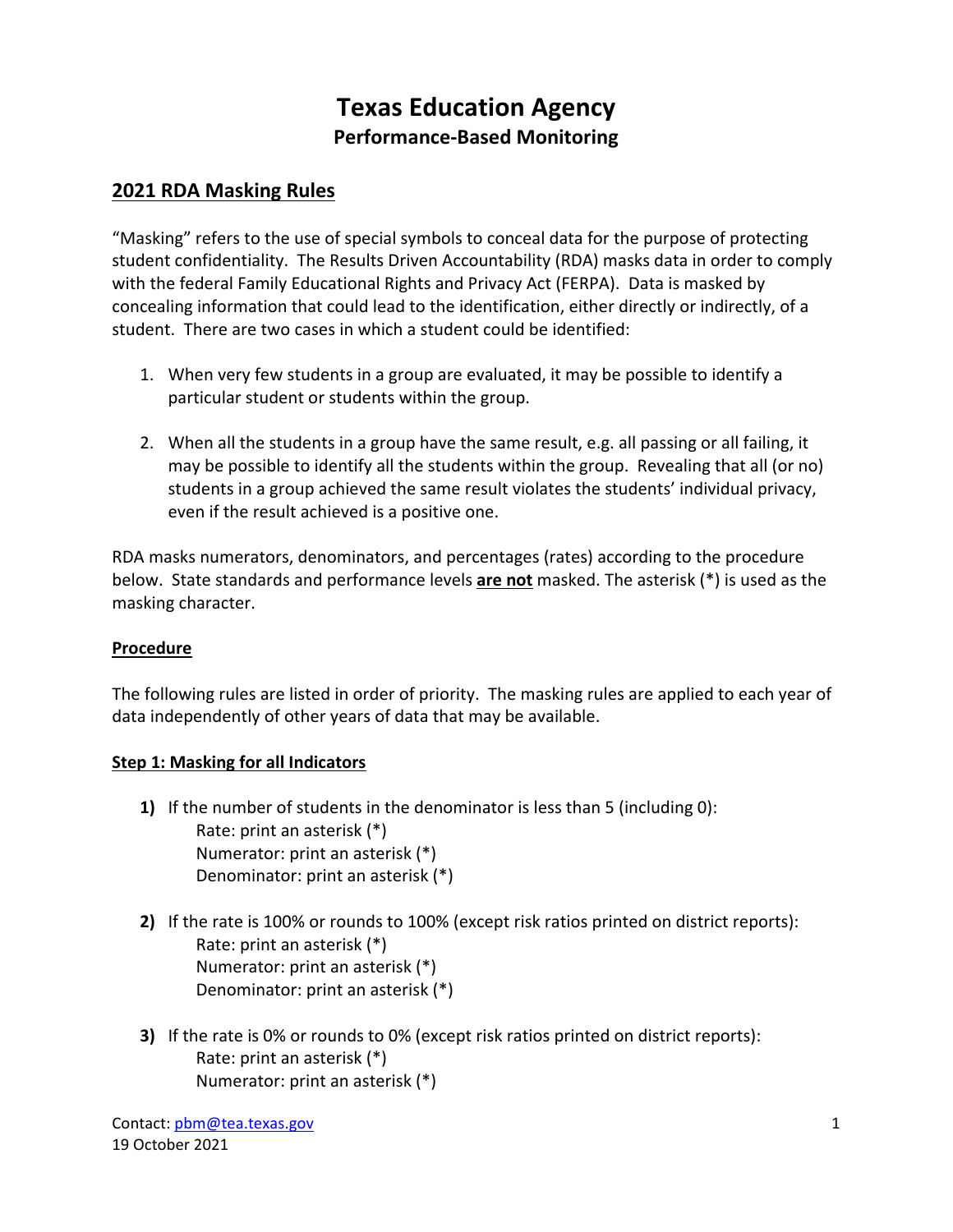Denominator: print an asterisk (\*)

- **4)** If the difference between the numerator and the denominator is less than 3: Rate: print the rate Numerator: print an asterisk (\*) Denominator: print an asterisk (\*)
- **5)** If the numerator is less than 5 (including 0): Rate: print the rate Numerator: print an asterisk (\*) Denominator: print an asterisk (\*)

## **Step 2: Additional Masking**

 The following rules are used for certain special education RDA indicators to prevent the ability to calculate numerators, denominators, or rates of related indicators that were masked by previous rules.

- **6)** If the overall **SPED representation** numerator and denominator are masked: Print an asterisk (\*) for the numerators and denominators of: (a) any reported representation student group indicators, and (b) all instructional placement<sup>1</sup> indicators, including any associated reported student group indicators.
- **7)** If any one of the **SPED instructional placement**<sup>1</sup> indicators is masked: Print an asterisk (\*) for the numerators and denominators of: (a) the **All Students**  group of all four indicators, and (b) any reported placement student group indicators.
- Print an asterisk (\*) for the numerators and denominators of (a) the **All Students 8)** If any one of the **SPED disciplinary**2 indicators is masked: group of all five indicators, and (b) any reported disciplinary student group indicators.
- Print the risk ratio, but print an asterisk (\*) for the rates, numerators, and **9)** If a **significantly disproportionate student group** indicator is reported and is masked: denominators for **that** student group indicator only.

<span id="page-1-0"></span><sup>&</sup>lt;sup>1</sup> SPED instructional placement indicators: Regular Early Childhood Program Rate (Ages 3-5), Regular Class ≥ 80% Rate (Ages 6-21), Regular Class < 40% Rate (Ages 6-21), and Separate Settings Rate (Ages 6-21).

Rate (Ages 6-21), Regular Class < 40% Rate (Ages 6-21), and Separate Settings Rate (Ages 6-21).<br><sup>2</sup> SPED disciplinary indicators: OSS and Expulsion ≤ 10 Days Rate (Ages 3-21), OSS and Expulsion > 10 Days Rate (Ages 3-21), ISS ≤ 10 Days Rate (Ages 3-21), ISS > 10 Days Rate (Ages 3-21), and Total Disciplinary Removals Rate (Ages 3-21).